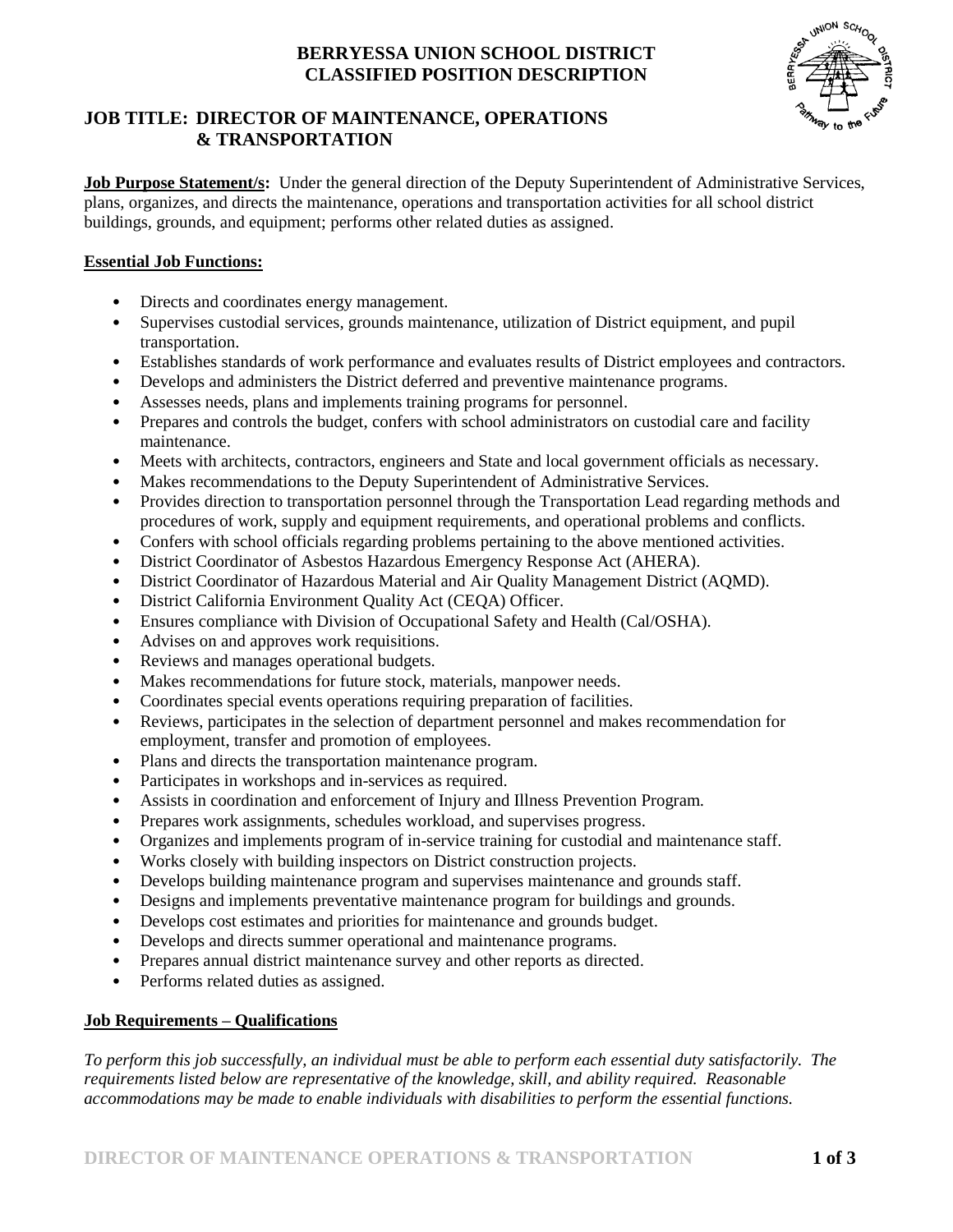# **BERRYESSA UNION SCHOOL DISTRICT CLASSIFIED POSITION DESCRIPTION**

# **JOB TITLE: DIRECTOR OF MAINTENANCE, OPERATIONS & TRANSPORTATION**



### **Education and Experience Requirements:**

- Baccalaureate degree, or equivalent, in a field directly related to the areas of responsibility.
- Possess first-hand experience in the field of maintenance, transportation, landscaping, and custodial services.
- Experienced in several of the shop and construction trades.
- Such alternatives to the above qualifications as the Board may find appropriate and acceptable.

#### **Skills, Knowledge, and Abilities:**

#### **KNOWLEDGE OF:**

- Knowledge of management techniques.
- Knowledge of methods, materials, and equipment used in the various crafts, including carpentry, plumbing, painting, electrical work, and heating/air conditioning.
- Knowledge of bidding procedures and law.
- Knowledge of modern methods of landscape design and planting.
- Knowledge of modern techniques for care and cleaning of buildings.
- Knowledge of safety rules and regulations applicable to school buildings, operations, and equipment.
- Knowledge of transportation organization.
- Interpersonal skills using tact, patience and courtesy.
- Business letter and report writing techniques.
- Legal mandates, applicable sections of the Education Code, District policies and regulations, general public sector laws, practices and procedures and financial and statistical record-keeping techniques.
- Principles, trends, methods, strategies, practices and procedures pertaining to supervision and training.

### **ABILITY TO:**

- Plan, organize, direct and manage systems.
- Analyze organizational problems, develop alternative solutions and make/recommend sound and timely decisions.
- Maintain confidentiality of records and privileged communications
- Communicate effectively both orally and in writing.
- Establish and revise priorities of daily work and long term projects.
- Effectively organize, coordinate and oversee work activities.
- Read, interpret, apply and explain rules, regulations, policies and procedures.
- Analyze situations accurately and adopt an effective course of action.
- Work independently with little direction.
- Meet schedules and timelines.
- Operate a computer terminal to enter data, maintain records and generate reports
- Work cooperatively with others.
- Ability to work in a multi-tasked, fast-paced environment.
- Meet with sales representatives to receive information on best materials and services for Maintenance, Operations and Transportation.
- Must be physically fit to lead and participate in a variety of vigorous activities.